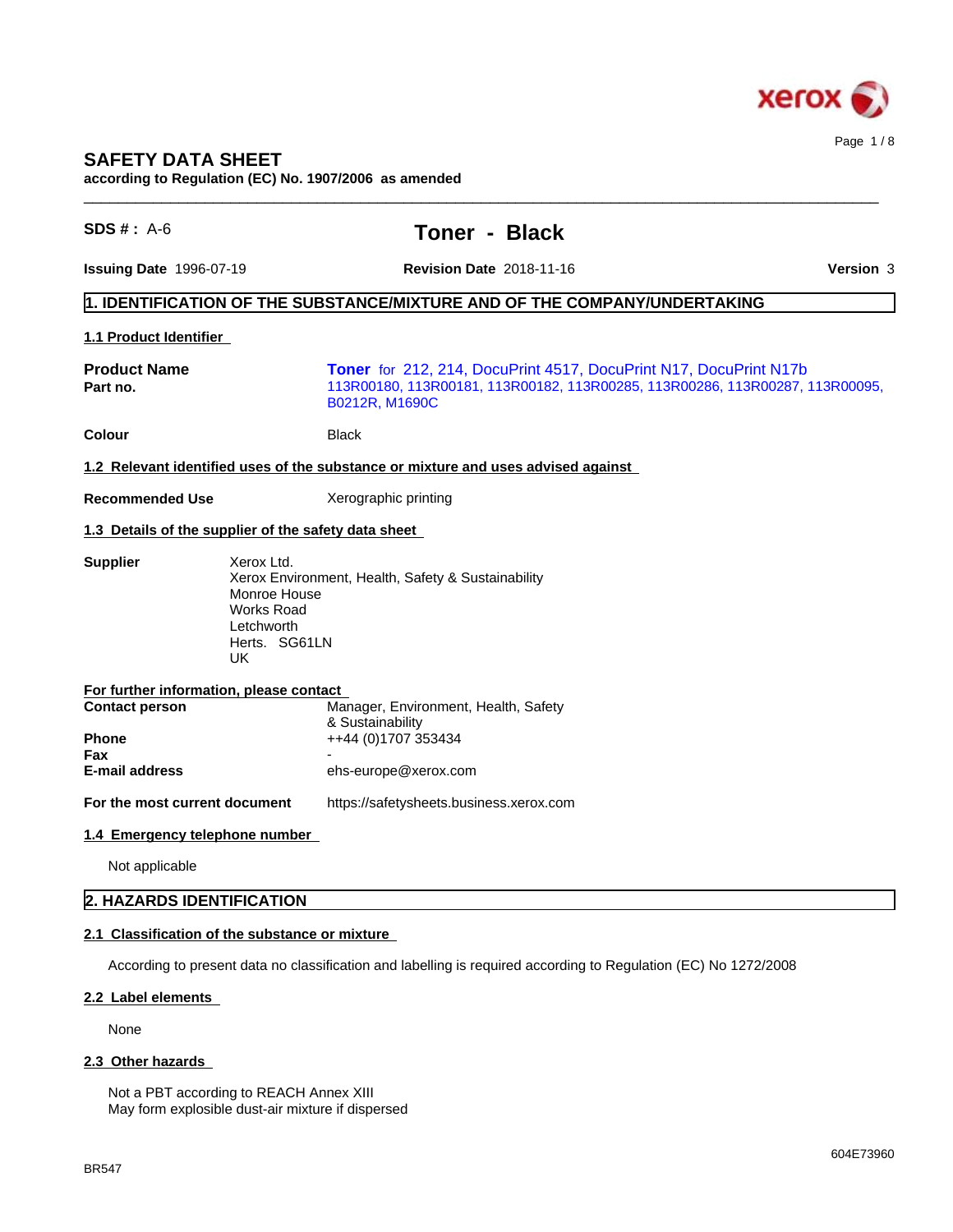

 $\_$  ,  $\_$  ,  $\_$  ,  $\_$  ,  $\_$  ,  $\_$  ,  $\_$  ,  $\_$  ,  $\_$  ,  $\_$  ,  $\_$  ,  $\_$  ,  $\_$  ,  $\_$  ,  $\_$  ,  $\_$  ,  $\_$  ,  $\_$  ,  $\_$  ,  $\_$  ,  $\_$  ,  $\_$  ,  $\_$  ,  $\_$  ,  $\_$  ,  $\_$  ,  $\_$  ,  $\_$  ,  $\_$  ,  $\_$  ,  $\_$  ,  $\_$  ,  $\_$  ,  $\_$  ,  $\_$  ,  $\_$  ,  $\_$  ,

 $\_$  ,  $\_$  ,  $\_$  ,  $\_$  ,  $\_$  ,  $\_$  ,  $\_$  ,  $\_$  ,  $\_$  ,  $\_$  ,  $\_$  ,  $\_$  ,  $\_$  ,  $\_$  ,  $\_$  ,  $\_$  ,  $\_$  ,  $\_$  ,  $\_$  ,  $\_$  ,  $\_$  ,  $\_$  ,  $\_$  ,  $\_$  ,  $\_$  ,  $\_$  ,  $\_$  ,  $\_$  ,  $\_$  ,  $\_$  ,  $\_$  ,  $\_$  ,  $\_$  ,  $\_$  ,  $\_$  ,  $\_$  ,  $\_$  ,

**Issuing Date** 1996-07-19 **Revision Date** 2018-11-16 **Version** 3

## **3. COMPOSITION/INFORMATION ON INGREDIENTS**

#### **3.2 Mixtures**

| This product contains a photoreceptor |  |
|---------------------------------------|--|
|---------------------------------------|--|

| <b>Chemical Name</b>       | Weight % | CAS No.     | <b>EC-No</b> | <b>Classification (Reg.)</b> | Hazard            | <b>REACH Registration</b> |
|----------------------------|----------|-------------|--------------|------------------------------|-------------------|---------------------------|
|                            |          |             |              | 1272/2008)                   | <b>Statements</b> | <b>Number</b>             |
| Styrene/acrylate copolymer | <60      | 25767-47-9  | Not listed   |                              | $- -$             | $\overline{\phantom{a}}$  |
| Magnetite                  | $50$     | 1317-61-9   | 215-277-5    | $\sim$ $\sim$                | $- -$             | 01-2119457646-28-0021     |
| Polypropylene wax          | <.       | 9003-07-0   | Not listed   | $\sim$ $\sim$                | $- -$             | $\sim$                    |
| Metal Complex Dye          | $\,<\,$  | 109125-51-1 | 400-110-2    | Self-react. C                | H <sub>242</sub>  | $\sim$                    |
|                            |          |             |              | Aquatic Acute 1              | H400              |                           |
|                            |          |             |              | Aquatic Chr 1                | H410              |                           |
| Amorphous silica           |          | 67762-90-7  | Not listed   | $\sim$ $\sim$                | $- -$             | $\sim$ $\sim$             |

#### **Full text of H- statements: see section 16 Note**

"--" indicates no classification or hazard statements apply.

Components marked as "Not Listed" are exempt from registration.

Where no REACH registration number is listed, it is considered confidential to the Only Representative.

## **4. FIRST AID MEASURES**

#### **4.1 Description of first aid measures**

| <b>General advice</b>                | For external use only. When symptoms persist or in all cases of doubt seek medical advice.<br>Show this safety data sheet to the doctor in attendance. |
|--------------------------------------|--------------------------------------------------------------------------------------------------------------------------------------------------------|
| Eye contact                          | Immediately flush with plenty of water. After initial flushing, remove any contact lenses and                                                          |
|                                      | continue flushing for at least 15 minutes                                                                                                              |
| <b>Skin contact</b>                  | Wash skin with soap and water                                                                                                                          |
| <b>Inhalation</b>                    | Move to fresh air                                                                                                                                      |
| Ingestion                            | Rinse mouth with water and afterwards drink plenty of water or milk                                                                                    |
|                                      |                                                                                                                                                        |
|                                      | 4.2 Most important symptoms and effects, both acute and delayed                                                                                        |
| <b>Acute toxicity</b><br><b>Eyes</b> | No known effect                                                                                                                                        |
| <b>Skin</b>                          | No known effect                                                                                                                                        |
| <b>Inhalation</b>                    | No known effect                                                                                                                                        |
| Ingestion                            | No known effect                                                                                                                                        |

| <b>Chronic toxicity</b> | No known effects under normal use conditions          |
|-------------------------|-------------------------------------------------------|
| Main symptoms           | Overexposure may cause:                               |
|                         | mild respiratory irritation similar to nuisance dust. |

#### **4.3 Indication of immediate medical attention and special treatment needed**

| <b>Protection of first-aiders</b> | No special protective equipment required |
|-----------------------------------|------------------------------------------|
| Notes to physician                | Treat symptomatically                    |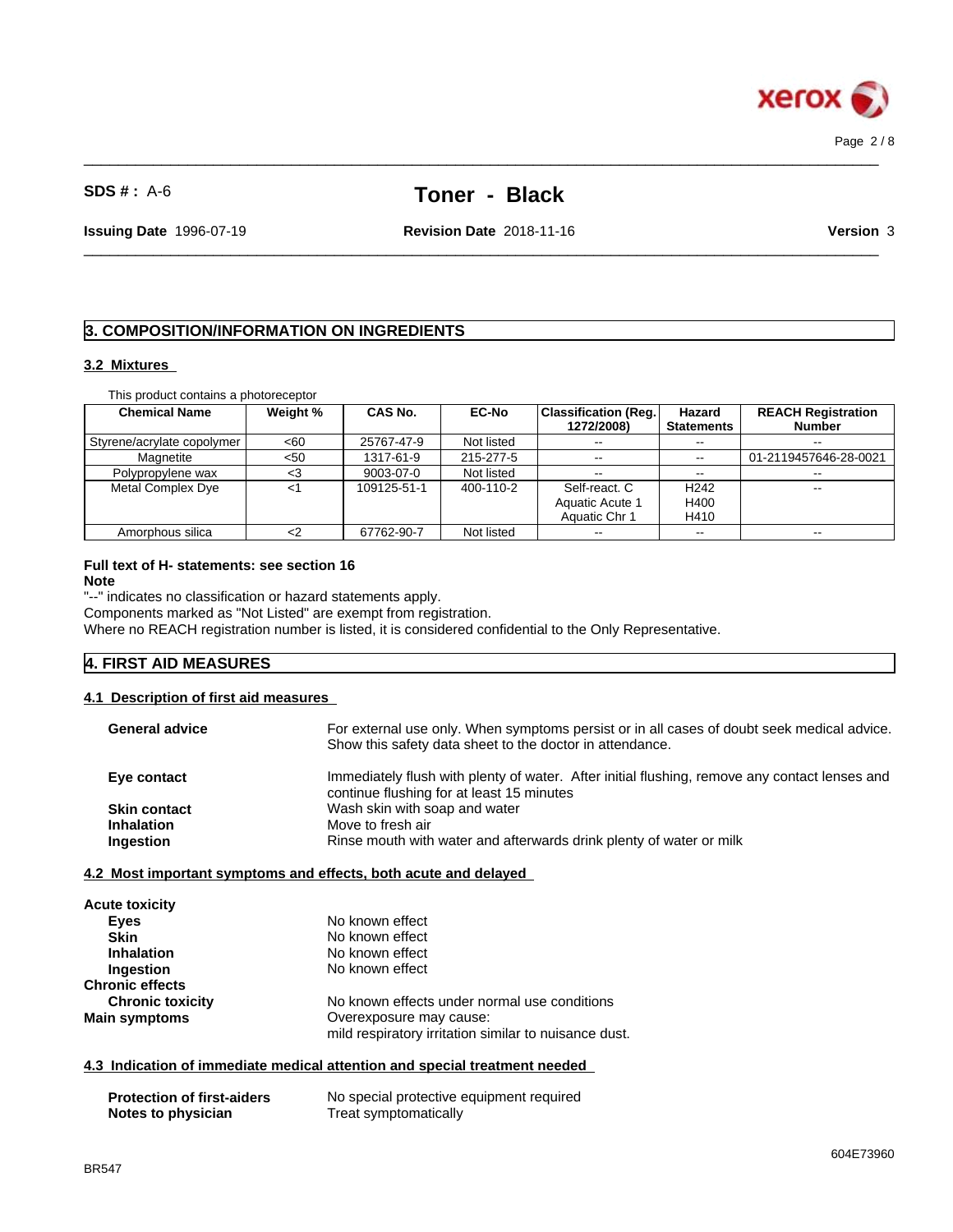

 $\_$  ,  $\_$  ,  $\_$  ,  $\_$  ,  $\_$  ,  $\_$  ,  $\_$  ,  $\_$  ,  $\_$  ,  $\_$  ,  $\_$  ,  $\_$  ,  $\_$  ,  $\_$  ,  $\_$  ,  $\_$  ,  $\_$  ,  $\_$  ,  $\_$  ,  $\_$  ,  $\_$  ,  $\_$  ,  $\_$  ,  $\_$  ,  $\_$  ,  $\_$  ,  $\_$  ,  $\_$  ,  $\_$  ,  $\_$  ,  $\_$  ,  $\_$  ,  $\_$  ,  $\_$  ,  $\_$  ,  $\_$  ,  $\_$  ,

**Issuing Date** 1996-07-19 **Revision Date** 2018-11-16 **Version** 3

 $\_$  ,  $\_$  ,  $\_$  ,  $\_$  ,  $\_$  ,  $\_$  ,  $\_$  ,  $\_$  ,  $\_$  ,  $\_$  ,  $\_$  ,  $\_$  ,  $\_$  ,  $\_$  ,  $\_$  ,  $\_$  ,  $\_$  ,  $\_$  ,  $\_$  ,  $\_$  ,  $\_$  ,  $\_$  ,  $\_$  ,  $\_$  ,  $\_$  ,  $\_$  ,  $\_$  ,  $\_$  ,  $\_$  ,  $\_$  ,  $\_$  ,  $\_$  ,  $\_$  ,  $\_$  ,  $\_$  ,  $\_$  ,  $\_$  ,

## **5. FIREFIGHTING MEASURES**

#### **5.1 Extinguishing media**

**Suitable extinguishing media** Use water spray or fog; do not use straight streams, Foam

**Unsuitable extinguishing media** Do not use a solid water stream as it may scatterand spread fire

## **5.2 Special hazards arising from the substance or mixture**

**Hazardous combustion products**Hazardous decomposition products due to incomplete combustion, Carbon oxides, Nitrogen oxides (NOx)

Fine dust dispersed in air, in sufficient concentrations, and in the presence of an ignition source is a potential dust explosion hazard

### **5.3 Advice for fire-fighters**

In the event of fire and/or explosion do not breathe fumes. Wear fire/flame resistant/retardant clothing. Use self-contained pressure-demand breathing apparatus if needed to prevent exposure to smoke or airborne toxins. Wear self-contained breathing apparatus and protective suit.

#### **Other information**

| <b>Flammability</b> | Not flammable  |
|---------------------|----------------|
| <b>Flash point</b>  | Not applicable |

## **6. ACCIDENTAL RELEASE MEASURES**

#### **6.1 Personal precautions, protective equipment and emergency procedures**

Avoid breathing dust

#### **6.2 Environmental precautions**

No special environmental precautions required

## **6.3 Methods and material for containment and cleaning up**

| <b>Methods for containment</b> | Prevent dust cloud                                                                    |
|--------------------------------|---------------------------------------------------------------------------------------|
| Methods for cleaning up        | Use a vacuum cleaner to remove excess, then wash with COLD water. Hot water fuses the |
|                                | toner making it difficult to remove                                                   |

#### **6.4 Reference to other sections**

The environmental impact of this product has not been fully investigated However, this preparation is not expected to present significant adverse environmental effects.

## **7. HANDLING AND STORAGE**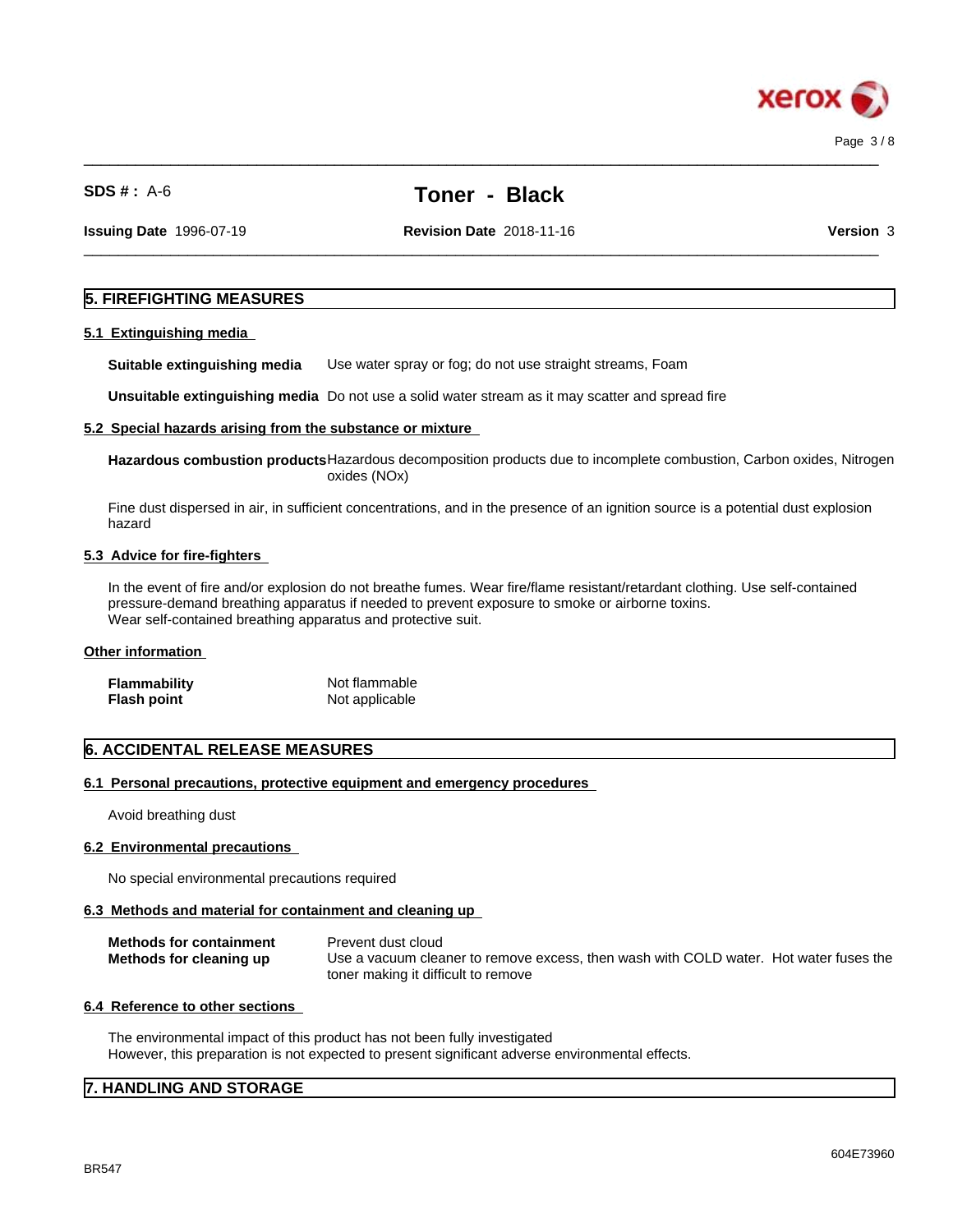

 $\_$  ,  $\_$  ,  $\_$  ,  $\_$  ,  $\_$  ,  $\_$  ,  $\_$  ,  $\_$  ,  $\_$  ,  $\_$  ,  $\_$  ,  $\_$  ,  $\_$  ,  $\_$  ,  $\_$  ,  $\_$  ,  $\_$  ,  $\_$  ,  $\_$  ,  $\_$  ,  $\_$  ,  $\_$  ,  $\_$  ,  $\_$  ,  $\_$  ,  $\_$  ,  $\_$  ,  $\_$  ,  $\_$  ,  $\_$  ,  $\_$  ,  $\_$  ,  $\_$  ,  $\_$  ,  $\_$  ,  $\_$  ,  $\_$  ,

 $\_$  ,  $\_$  ,  $\_$  ,  $\_$  ,  $\_$  ,  $\_$  ,  $\_$  ,  $\_$  ,  $\_$  ,  $\_$  ,  $\_$  ,  $\_$  ,  $\_$  ,  $\_$  ,  $\_$  ,  $\_$  ,  $\_$  ,  $\_$  ,  $\_$  ,  $\_$  ,  $\_$  ,  $\_$  ,  $\_$  ,  $\_$  ,  $\_$  ,  $\_$  ,  $\_$  ,  $\_$  ,  $\_$  ,  $\_$  ,  $\_$  ,  $\_$  ,  $\_$  ,  $\_$  ,  $\_$  ,  $\_$  ,  $\_$  ,

**Issuing Date** 1996-07-19 **Revision Date** 2018-11-16 **Version** 3

## **7.1 Precautions for safe handling**

Handle in accordance with good industrial hygiene and safety practice, Avoid dust accumulation in enclosed space, Prevent dust cloud

**Hygiene measures** None under normal use conditions

## **7.2 Conditions for safe storage, including any incompatibilities**

Keep container tightly closed in a dry and well-ventilated place, Store at room temperature

#### **7.3 Specific end uses**

Xerographic printing

## **8. EXPOSURE CONTROLS/PERSONAL PROTECTION**

## **8.1 Control parameters**

| <b>Xerox Exposure Limit</b> | $2.5 \text{ mg/m}^3$ (total dust)      |
|-----------------------------|----------------------------------------|
| <b>Xerox Exposure Limit</b> | $0.4 \text{ mg/m}^3$ (respirable dust) |

#### **8.2 Exposure controls**

**Engineering measures** None under normal use conditions

**Personal protective equipment**

| No special protective equipment required |
|------------------------------------------|
| No special protective equipment required |
| No special protective equipment required |
| No special protective equipment required |
| None under normal processing             |
|                                          |

**Environmental Exposure Controls** Keep out of drains, sewers, ditches and waterways

## **9. PHYSICAL AND CHEMICAL PROPERTIES**

#### **9.1 Information on basic physical and chemical properties**

| Appearance<br><b>Physical state</b><br>Colour                                       | Powder<br>Solid<br><b>Black</b>                   | <b>Odour</b><br>Odour threshold<br>рH | Faint<br>Not applicable<br>Not applicable |  |
|-------------------------------------------------------------------------------------|---------------------------------------------------|---------------------------------------|-------------------------------------------|--|
| <b>Flash point</b>                                                                  | Not applicable                                    |                                       |                                           |  |
| <b>Boiling point/boiling range</b><br>Softening point                               | Not applicable<br>$85 - 100 °C$                   | 185 - 212 °F                          |                                           |  |
| <b>Evaporation rate</b><br><b>Flammability</b><br><b>Flammability Limits in Air</b> | Not applicable<br>Not flammable<br>Not applicable |                                       |                                           |  |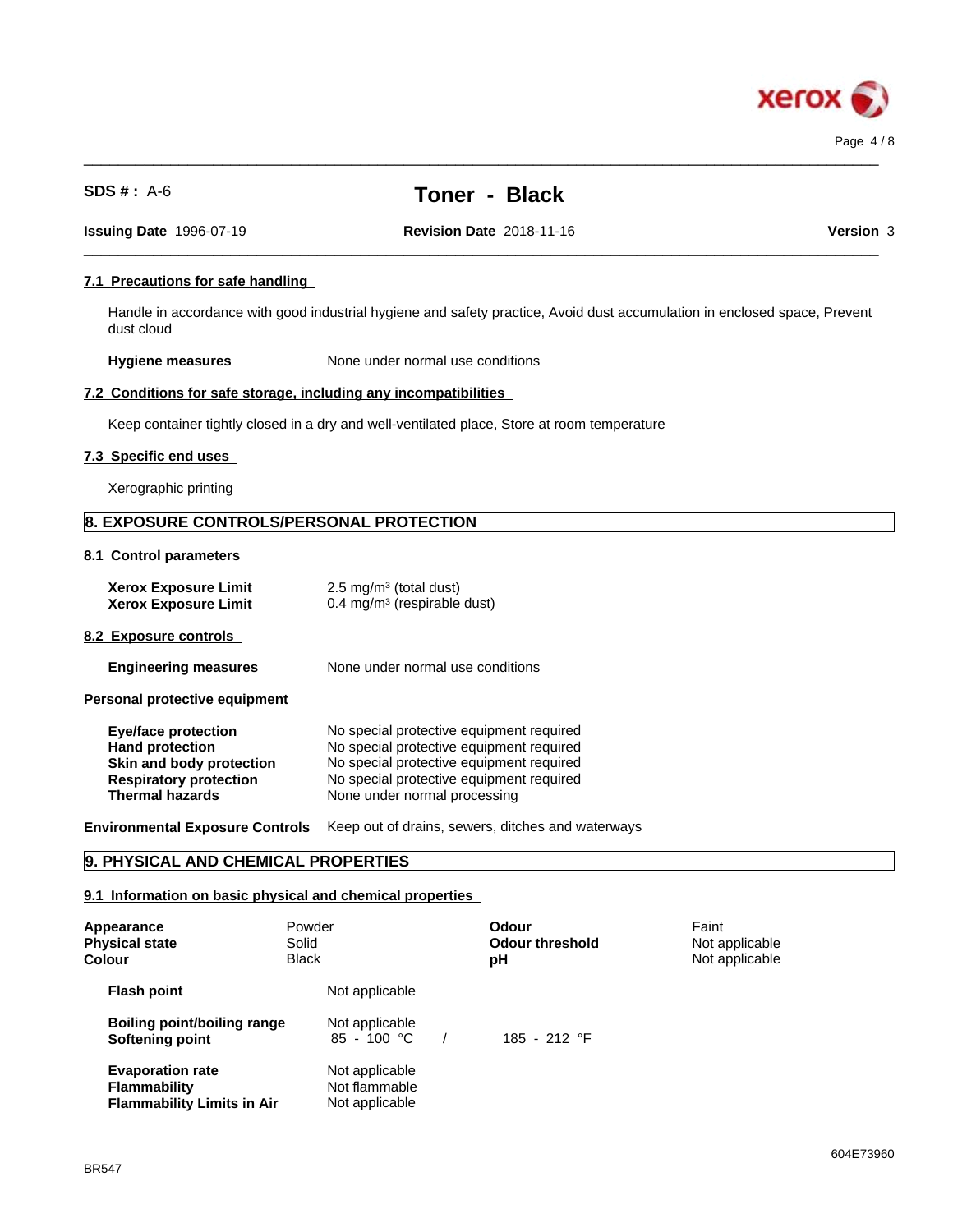

 $\_$  ,  $\_$  ,  $\_$  ,  $\_$  ,  $\_$  ,  $\_$  ,  $\_$  ,  $\_$  ,  $\_$  ,  $\_$  ,  $\_$  ,  $\_$  ,  $\_$  ,  $\_$  ,  $\_$  ,  $\_$  ,  $\_$  ,  $\_$  ,  $\_$  ,  $\_$  ,  $\_$  ,  $\_$  ,  $\_$  ,  $\_$  ,  $\_$  ,  $\_$  ,  $\_$  ,  $\_$  ,  $\_$  ,  $\_$  ,  $\_$  ,  $\_$  ,  $\_$  ,  $\_$  ,  $\_$  ,  $\_$  ,  $\_$  ,

 $\_$  ,  $\_$  ,  $\_$  ,  $\_$  ,  $\_$  ,  $\_$  ,  $\_$  ,  $\_$  ,  $\_$  ,  $\_$  ,  $\_$  ,  $\_$  ,  $\_$  ,  $\_$  ,  $\_$  ,  $\_$  ,  $\_$  ,  $\_$  ,  $\_$  ,  $\_$  ,  $\_$  ,  $\_$  ,  $\_$  ,  $\_$  ,  $\_$  ,  $\_$  ,  $\_$  ,  $\_$  ,  $\_$  ,  $\_$  ,  $\_$  ,  $\_$  ,  $\_$  ,  $\_$  ,  $\_$  ,  $\_$  ,  $\_$  ,

**Issuing Date** 1996-07-19 **Revision Date** 2018-11-16 **Version** 3

| <b>Explosive Limits</b>          | No data available                                                                                                                           |
|----------------------------------|---------------------------------------------------------------------------------------------------------------------------------------------|
| Vapour pressure                  | Not applicable                                                                                                                              |
| Vapour density                   | Not applicable                                                                                                                              |
| <b>Specific gravity</b>          | ~2~                                                                                                                                         |
| <b>Water solubility</b>          | <b>Negligible</b>                                                                                                                           |
| <b>Partition coefficient</b>     | Not applicable                                                                                                                              |
| <b>Autoignition temperature</b>  | Not applicable                                                                                                                              |
| <b>Decomposition temperature</b> | Not determined                                                                                                                              |
| <b>Viscosity</b>                 | Not applicable                                                                                                                              |
| <b>Explosive properties</b>      | Fine dust dispersed in air, in sufficient concentrations, and in the presence of an ignition<br>source is a potential dust explosion hazard |
| <b>Oxidising properties</b>      | Not applicable                                                                                                                              |
| 9.2 Other information            |                                                                                                                                             |
| $\sim$                           |                                                                                                                                             |

None

## **10. STABILITY AND REACTIVITY**

#### **10.1 Reactivity**

No dangerous reaction known under conditions of normal use

#### **10.2 Chemical stability**

Stable under normal conditions

## **10.3 Possibility of hazardous reactions**

| <b>Hazardous reactions</b> | None under normal processing            |
|----------------------------|-----------------------------------------|
| Hazardous polymerisation   | Hazardous polymerisation does not occur |

#### **10.4 Conditions to avoid**

Prevent dust cloud, Fine dust dispersed in air, in sufficient concentrations, and in the presence of an ignition source is a potential dust explosion hazard

### **10.5 Incompatible Materials**

None

#### **10.6 Hazardous decomposition products**

None under normal use

## **11. TOXICOLOGICAL INFORMATION**

*The toxicity data noted below is based on the test results of similar reprographic materials.*

#### **11.1 Information on toxicologicaleffects**

#### **Acute toxicity**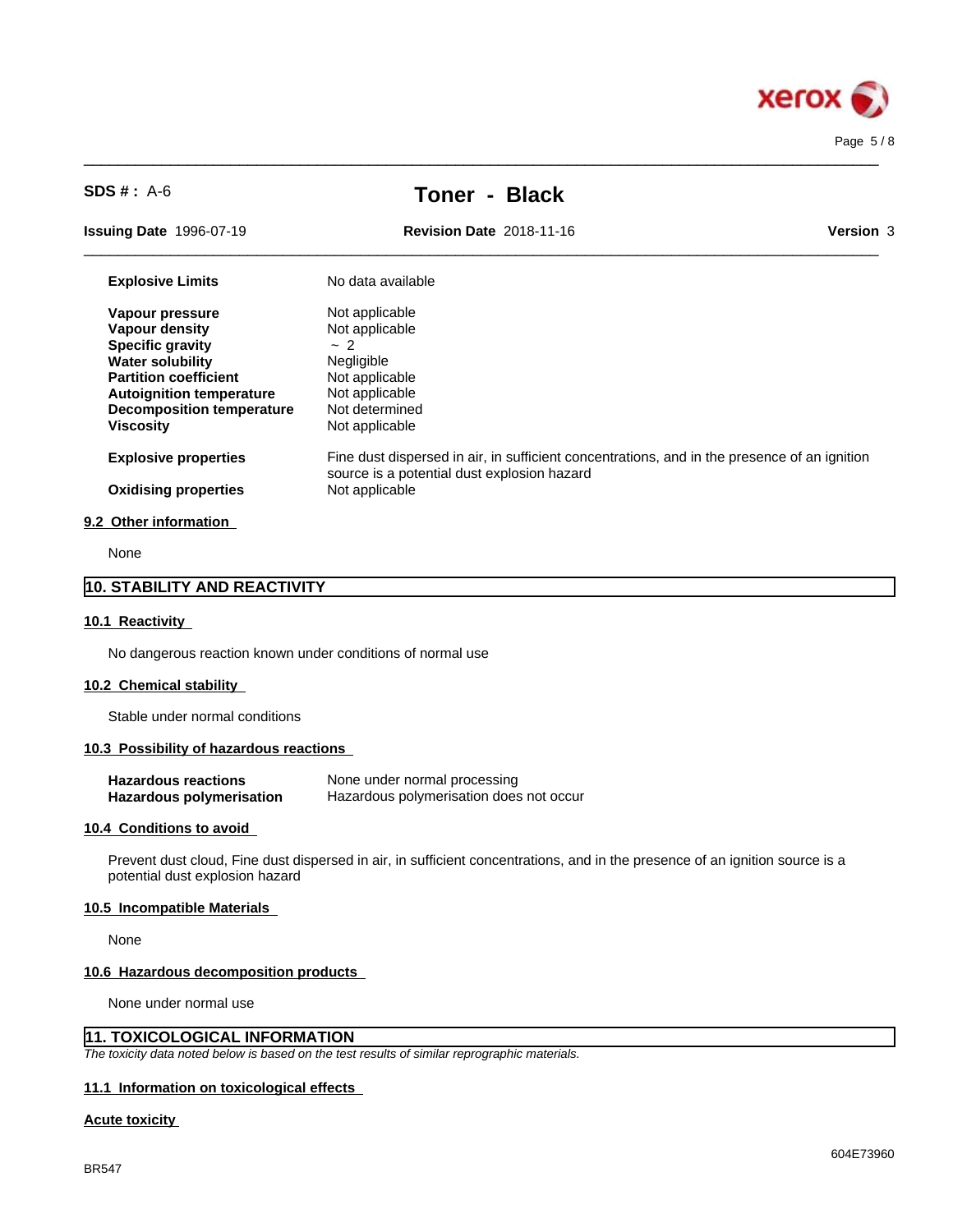

| <b>Toner - Black</b>                                                                                      |           |
|-----------------------------------------------------------------------------------------------------------|-----------|
| <b>Revision Date 2018-11-16</b><br><b>Issuing Date 1996-07-19</b>                                         | Version 3 |
| Product Information                                                                                       |           |
| No skin irritation, No eye irritation<br><b>Irritation</b>                                                |           |
| Oral LD50<br>$> 5$ g/kg (rat)                                                                             |           |
| $> 5$ g/kg (rabbit)<br>Dermal LD50                                                                        |           |
| <b>LC50 Inhalation</b><br>$> 5$ mg/L (rat, 4 hr)                                                          |           |
| <b>Chronic toxicity</b>                                                                                   |           |
| Product Information                                                                                       |           |
| No known effects under normal use conditions<br><b>Chronic effects</b>                                    |           |
| Carcinogenicity<br>Not classifiable as a human carcinogen                                                 |           |
| <b>Other toxic effects</b>                                                                                |           |
| Product Information                                                                                       |           |
| No sensitisation responses were observed<br><b>Sensitisation</b>                                          |           |
| Not mutagenic in AMES Test<br><b>Mutagenic effects</b>                                                    |           |
| This product does not contain any known or suspected reproductive hazards<br><b>Reproductive toxicity</b> |           |
| None known<br><b>Target organ effects</b>                                                                 |           |
| None known<br>Other adverse effects                                                                       |           |
| <b>Aspiration Hazard</b><br>Not applicable                                                                |           |

 $\_$  ,  $\_$  ,  $\_$  ,  $\_$  ,  $\_$  ,  $\_$  ,  $\_$  ,  $\_$  ,  $\_$  ,  $\_$  ,  $\_$  ,  $\_$  ,  $\_$  ,  $\_$  ,  $\_$  ,  $\_$  ,  $\_$  ,  $\_$  ,  $\_$  ,  $\_$  ,  $\_$  ,  $\_$  ,  $\_$  ,  $\_$  ,  $\_$  ,  $\_$  ,  $\_$  ,  $\_$  ,  $\_$  ,  $\_$  ,  $\_$  ,  $\_$  ,  $\_$  ,  $\_$  ,  $\_$  ,  $\_$  ,  $\_$  ,

## **12. ECOLOGICAL INFORMATION**

## **12.1 Toxicity**

EC50/72h/algae = >1000 mg/L

## **12.2 Persistence and degradability**

Not readily biodegradable

## **12.3 Bioaccumulative potential**

Bioaccumulation is unlikely

#### **12.4 Mobility in soil**

Insoluble in water

## **12.5 Results of PBT and vPvB assessment**

Not a PBT according to REACH Annex XIII

#### **12.6 Other adverse effects**

Presents little or no hazard to the environment

## **13. DISPOSAL CONSIDERATIONS**

#### **13.1 Waste treatment methods**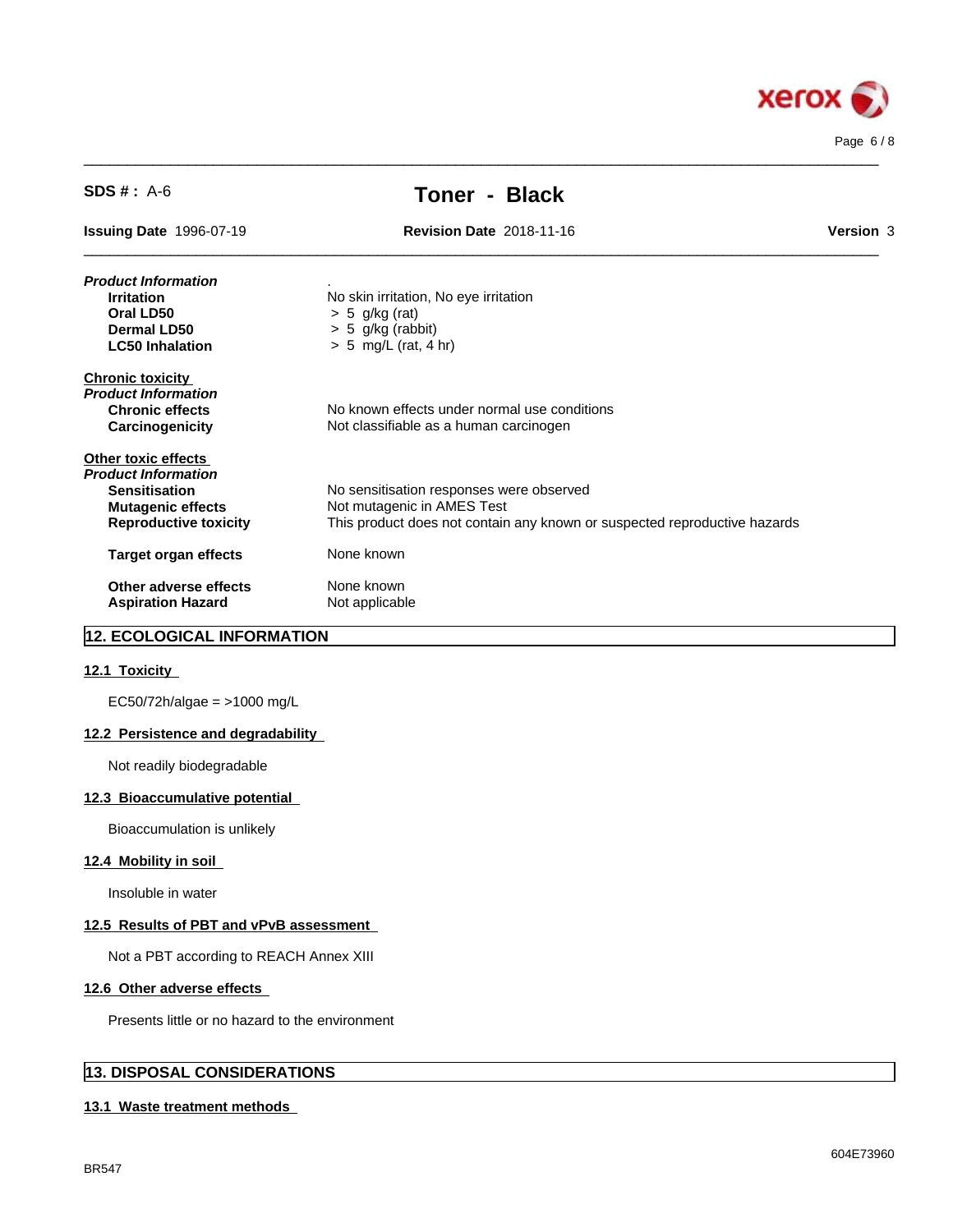

| $SDS #: A-6$                                                | <b>Toner - Black</b>                                                                                                                                               |  |
|-------------------------------------------------------------|--------------------------------------------------------------------------------------------------------------------------------------------------------------------|--|
| <b>Issuing Date 1996-07-19</b>                              | Version 3<br><b>Revision Date 2018-11-16</b>                                                                                                                       |  |
| <b>Waste Disposal Method</b>                                | This material and its container must be disposed of as hazardous waste                                                                                             |  |
| <b>EWC Waste Disposal No.</b>                               | 08 03 17*                                                                                                                                                          |  |
| <b>Other information</b>                                    | Although toner is not an aquatic toxin, microplastics may be a physical hazard to aquatic life<br>and should not be allowed to enter drains, sewers, or waterways. |  |
| 14. TRANSPORT INFORMATION                                   |                                                                                                                                                                    |  |
| 14.1 UN/ID No                                               |                                                                                                                                                                    |  |
| Not regulated                                               |                                                                                                                                                                    |  |
| 14.2 Proper shipping name                                   |                                                                                                                                                                    |  |
| Not regulated                                               |                                                                                                                                                                    |  |
| 14.3 Transport hazard class(es)                             |                                                                                                                                                                    |  |
| Not classified                                              |                                                                                                                                                                    |  |
| 14.4 Packing Group                                          |                                                                                                                                                                    |  |
| Not applicable                                              |                                                                                                                                                                    |  |
| 14.5 Environmental hazards                                  |                                                                                                                                                                    |  |
| Presents little or no hazard to the environment             |                                                                                                                                                                    |  |
| 14.6 Special precautions for users                          |                                                                                                                                                                    |  |
| No special precautions are needed in handling this material |                                                                                                                                                                    |  |
|                                                             | 14.7 Transport in bulk according to MARPOL 73/78 and the IBC Code                                                                                                  |  |
| Not applicable                                              |                                                                                                                                                                    |  |
| <b>15. REGULATORY INFORMATION</b>                           |                                                                                                                                                                    |  |
|                                                             | 15.1 Safety, health and environmental regulations/legislation specific for the substance or mixture                                                                |  |
|                                                             | According to present data no classification and labelling is required according to Regulation (EC) No 1272/2008                                                    |  |
| <b>15.2 Chemical Safety Assessment</b>                      |                                                                                                                                                                    |  |

A chemical safety assessment according to regulation (EC) No. 1907/2006 is not required

# **16. OTHER INFORMATION**

**Issuing Date** 1996-07-19